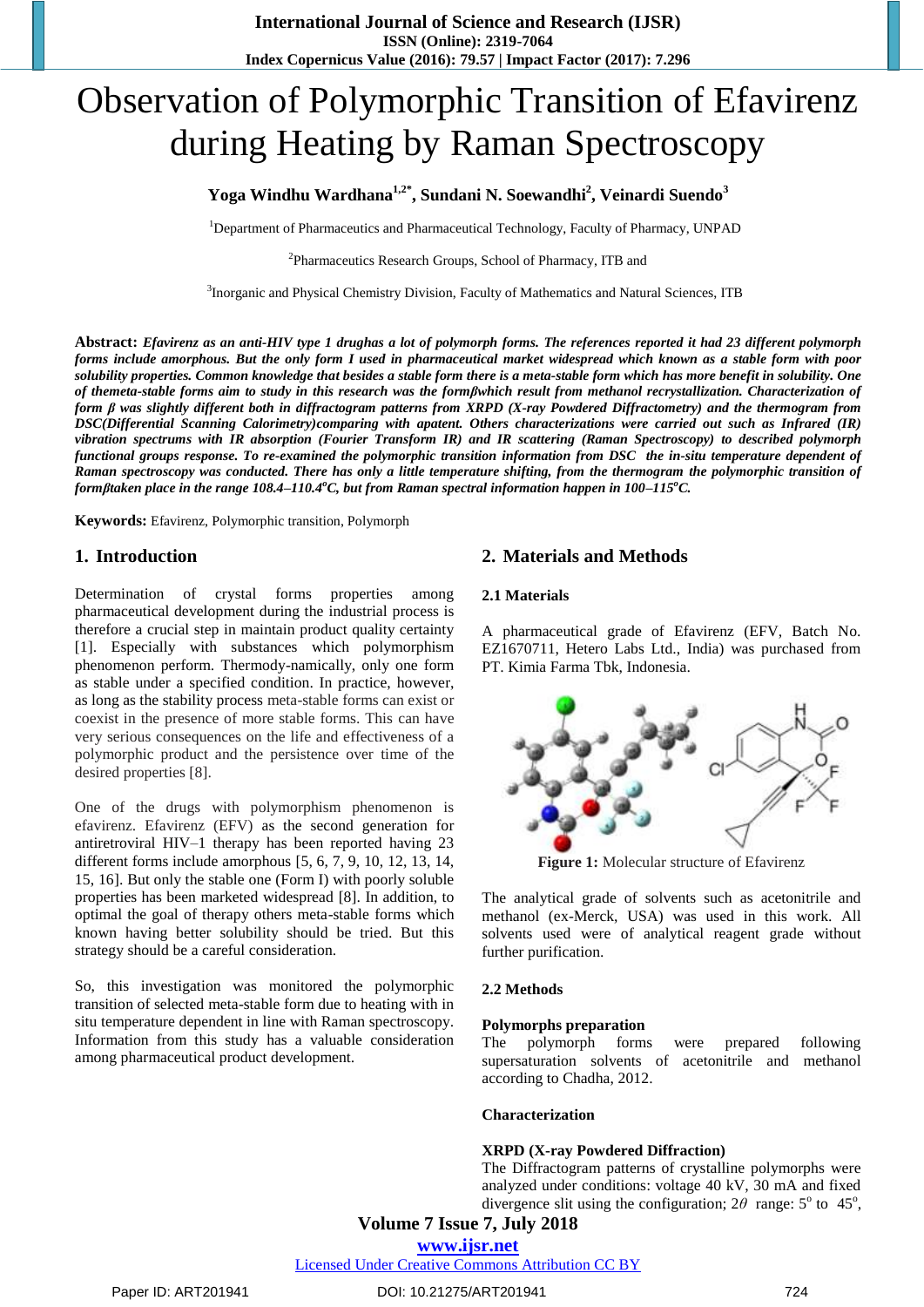0.02 step size, 0.8 s time per step using XPERT-PRO, PANalytical, Netherlands with Cu-Kα radiation as tube anode

#### **DSC (Differential Scanning Calorimetry)**

The thermogram of samples was obtained using NETZSCH DSC 214 Polyma on aluminum crucible under a dynamic nitrogen atmosphere and a heating rate of  $10^{\circ}$ C/min in the temperature range from 30 to  $250^{\circ}$ C.

## **FTIR (Fourier Transform Infrared)**

The fingerprint patterns of samples were measured on a multi-scope spectrophotometer (IR Prestige-21 Shimadzu,Japan)by sealing thesample between two KBr plates by a hydraulic press under  $200 \text{ kg/cm}^2$  for 15 seconds to form a disc. The range of analyzedwas recorded in 300–  $4500 \text{ cm}^{-1}$ .

## **Raman Spectroscopy**

The vibration spectrums of functional groups of polymorphs were analyzed in Raman dispersive spectroscopy (Bruker– Senterra Micro-Raman Spectrophotometer) uses diode laser system (785 nm, 100 mW) as the excitation source for spectrum recording at room temperature in the spectral regionat  $50-3500$  cm<sup>-1</sup>.

## **PolymorphicTransition Evaluation on Heating Stage**

The polymorphic transitions were observed in-situ temperature dependent using a heating/cooling stage (Linkam TM600E Tadworth UK) with in line on Raman dispersive spectroscopy (Bruker–Senterra Micro-Raman Spectrophotometer) and monitored in the range  $30^{\circ}-120^{\circ}$ C.

# **3. Results and Discussions**

To given evidence that polymorphs were prepared in various forms, XRPD has been carried out. The diffractogram patterns showed that polymorphs preparation were achieved successfully. From the examined showed that original sample has asimilarpattern with polymorph from acetonitrile recrystallization



**Figure 2:** Comparative of diffratogram pattern between polymorphs and patent published

The polymorph was matching with Form I from the patent published no. WO 98/33782, but for the methanol preparation (Form III), there isdifference than those patent number. But if look more another polymorphs in another patent which is no. 2006/040643A2 showed that is likely Form *β*. The thermogram was proven that the polymorph resultfrom methanolrecrystallization has similar properties like Form *β* reported from 2006/040643A2.

It means that around  $100-110^{\circ}$ C, the polymorph was transformed to Form I. So, to known better the real transition

temperature the in situ temperature dependent in line with Raman spectroscopy was conducted to monitored the polymorphic transition.

Before using Raman spectroscopy as a signal to monitored, FTIR was used for complementing the IR spectra. Vibration signals from functional groups in molecular bonding are informed from IR spectra. There are consist with symmetry and asymmetry vibrations. The symmetry vibration common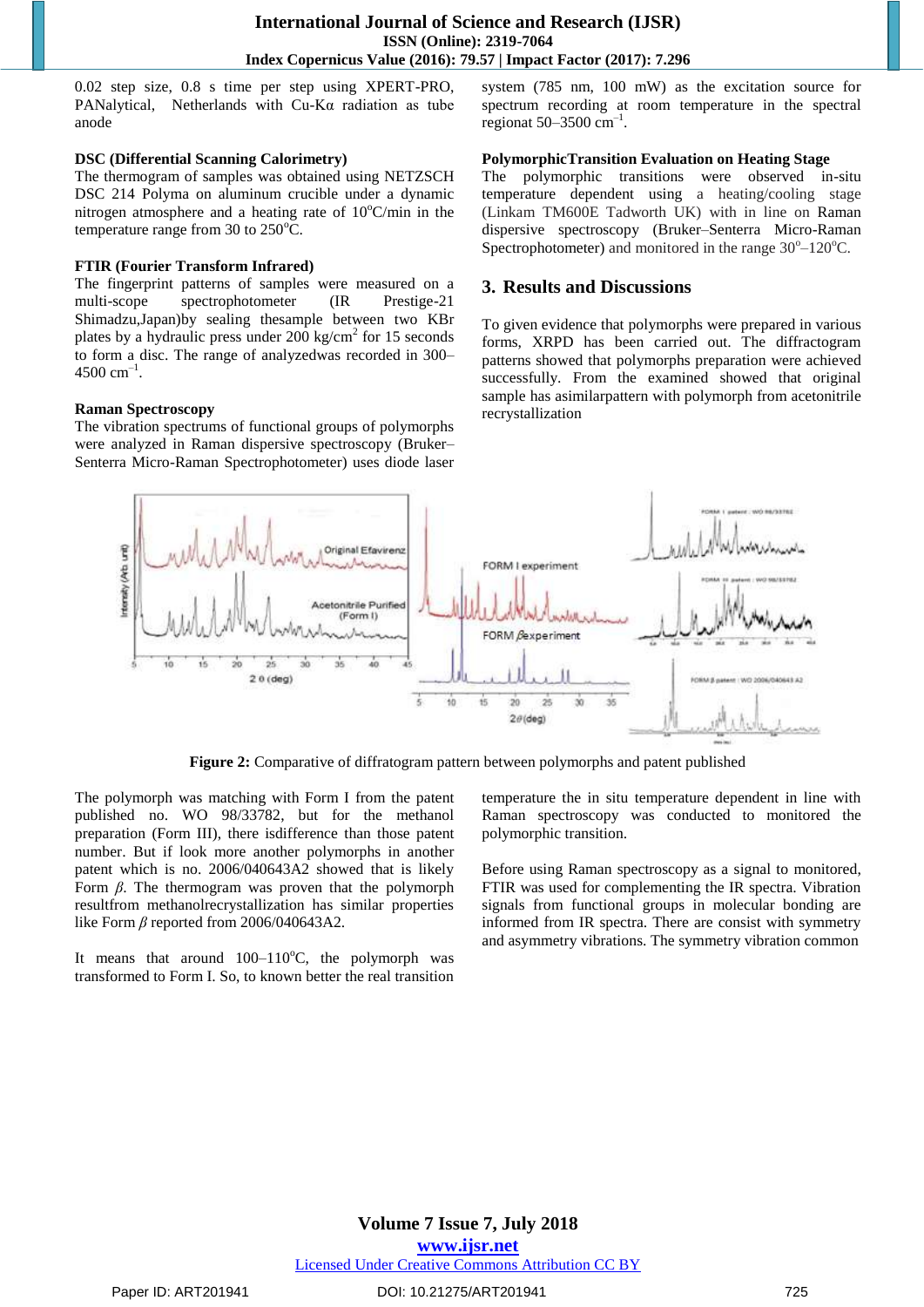

**Figure 3:** Comparative of thermogram profile of polymorph (especially Form *β*) with patent published

mention as IR active which observed by IR absorption from FTIR and the asymmetry vibration was said to be Raman active which observed by IR scattering from Raman spectroscopy. Examined result from the sample shown there have a little different spectrums from FTIR spectra fingerprints, but have a slightly differenced peaks spectra under Raman spectra scanned. On account of that, the Raman spectroscopy was selected for monitoring the polymorphic transition during direct heating in situ of the equipment. As information from DSC thermogram, heating scanned was conducted in range at  $30-120^{\circ}$ C. There was found that around  $115^{\circ}$ C the sample has been transformed completely become to Form I (stable). The shifting of Raman spectra was observed at band 867 cm<sup>-1</sup> to 863 cm<sup>-1</sup> and 885 cm<sup>-1</sup> to vanished. According to Mishra, 2012 [11] this peak represent to the internal coordinate corresponding to the deformation of alkyl chains from the stretching  $modev(C=C)$ .



**Figure 4:** Infrared spectra of polymorphs from FTIR



Figure 5: Raman scattering spectra of EFV polymorphs in the region 50–1000 cm<sup>-1</sup>.

## **Volume 7 Issue 7, July 2018 <www.ijsr.net>** [Licensed Under Creative Commons Attribution CC BY](http://creativecommons.org/licenses/by/4.0/)